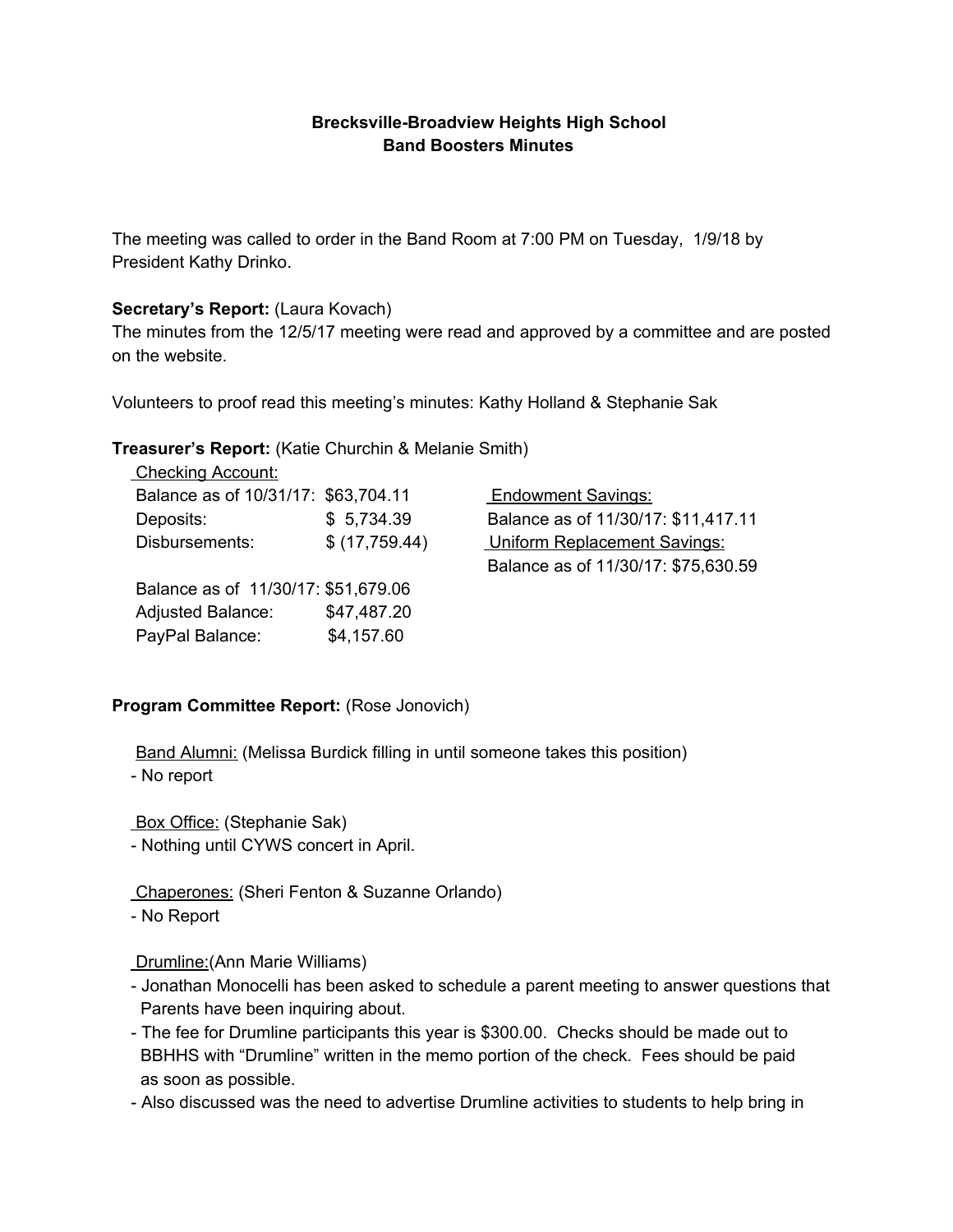new members.

- The three day drumline camp went smoothly and was very successful.
- The first drumline competition will be held at Olentangy Liberty High School on Sunday, February 4th, 2018.

### **Hospitality/Game Snacks: (Dina Packard)**

- Leftover snacks donated for Marching Band season will be enjoyed by members of the Drumline.

## Flagline:(Melissa Brubaker & Elena Kucharski)

- Light-up poles will not be used for Disney parade since it will be an afternoon performance.
- Flagline clinics will take place in May.
- Flagline camp will begin two weeks prior to band camp this year.

# PSO:( Michele Mihalich)

- Sip & Support held on February 10th.
- Senior signs orders are due by February 23rd.
- Momentum Award was given to the District in reading and math.
- On January 22nd, the School Board will be voting on putting a levy on the ballot for building a new Elementary School building.

## **Publicity:**(Melissa Burdick)

- Melissa is ready to get advertising under way as soon as the information is made available to her.

## Senior Night: (Sheyenne Uhlir & Linda Gauntner)

- No Report

Swarm Board & Decorations: (Lisa Trout)

- Students enjoyed Holiday themed locker decorations in December.
- Disney themed decorations are in the works for Spring.

Uniforms: (Lori Reagan/Rima Julien/Sheyenne Uhlir/Linda Gauntner)

- All students going to Disney must have their uniforms to On The Spot Cleaners by January 16th.

Uniforms-Summer: (Kathy Holland & Lisa Karakostas)

- No Report

Yard Signs: (Lori Samhric & Ann Marie Williams)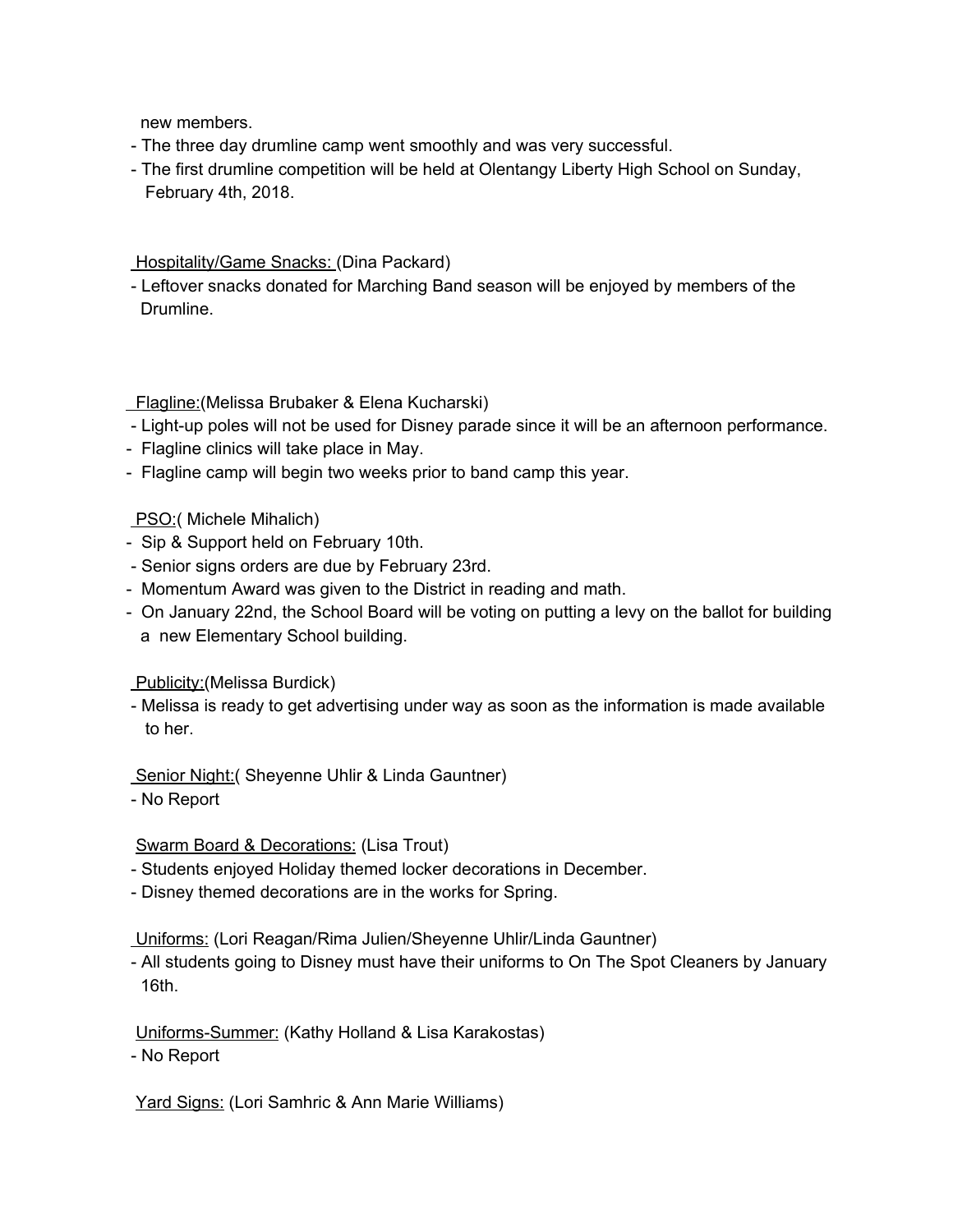- No Report

### **Ways and Means Committee Reports:** (Amy Zajac)

Athletic Programs: (Kathy Richards & Melissa Burdick)

- All Ads are paid for.
- Looking for parents who have students in hockey and swimming to sell Athletic Programs at those events.

Citrus Fruit Sales: (Carol Nixon & Allison Winokur)

- Students earned \$6,300 toward their Bee Buck accounts!

Disney Raffle: (Dina Packard)

- Over \$3,000 was raised this year from raffle sales.
- The winners of the two half paid Disney trips were Katie Zajac and Stephen Zawacki.

Endowment/Patrons: (Kim Traum)

- No Report

Spirit Wear:(Rose Jonovich)

- No Report

Pancake Breakfast/Music In Our Schools Event: (Suzanne Orlando)

- A committee chair meeting was held to begin organizing the event.
- Pancake Breakfast will be held on Saturday March 24th.

#### **Band Director's Report:**(Mr. Wyse/Mrs. Astey)

- Holiday concert went well.
- Auditions for the 2018-2019 concert season are due by Friday, January 12th.
- Disney room assignments are nearly completed.
- A Disney mailing will be coming out soon.
- More chaperones are need for the Disney trip. So far there are only 7 volunteers and 20 are needed for the trip.
- The Disney parade performance time is scheduled for 2:30 at the Magic Kingdom.
- Students will be in full uniform for parade. Disney does not allow shorts or polos to be worn by performers in the parade which is why the summer uniforms can't be used.
- OMEA Solo & Ensemble contest will be held January 20th.
- Band camp dates are July 30th-August 3rd and August 6th-10th.
- Marching Band will perform at the Indians game on September 1st this year.
- On February 22nd, Wind Ensemble and Concert Winds will perform at CSU.
- On January 23rd, the Jazz Ensemble will be performing at the Ohio Statehouse in celebration of public education week.